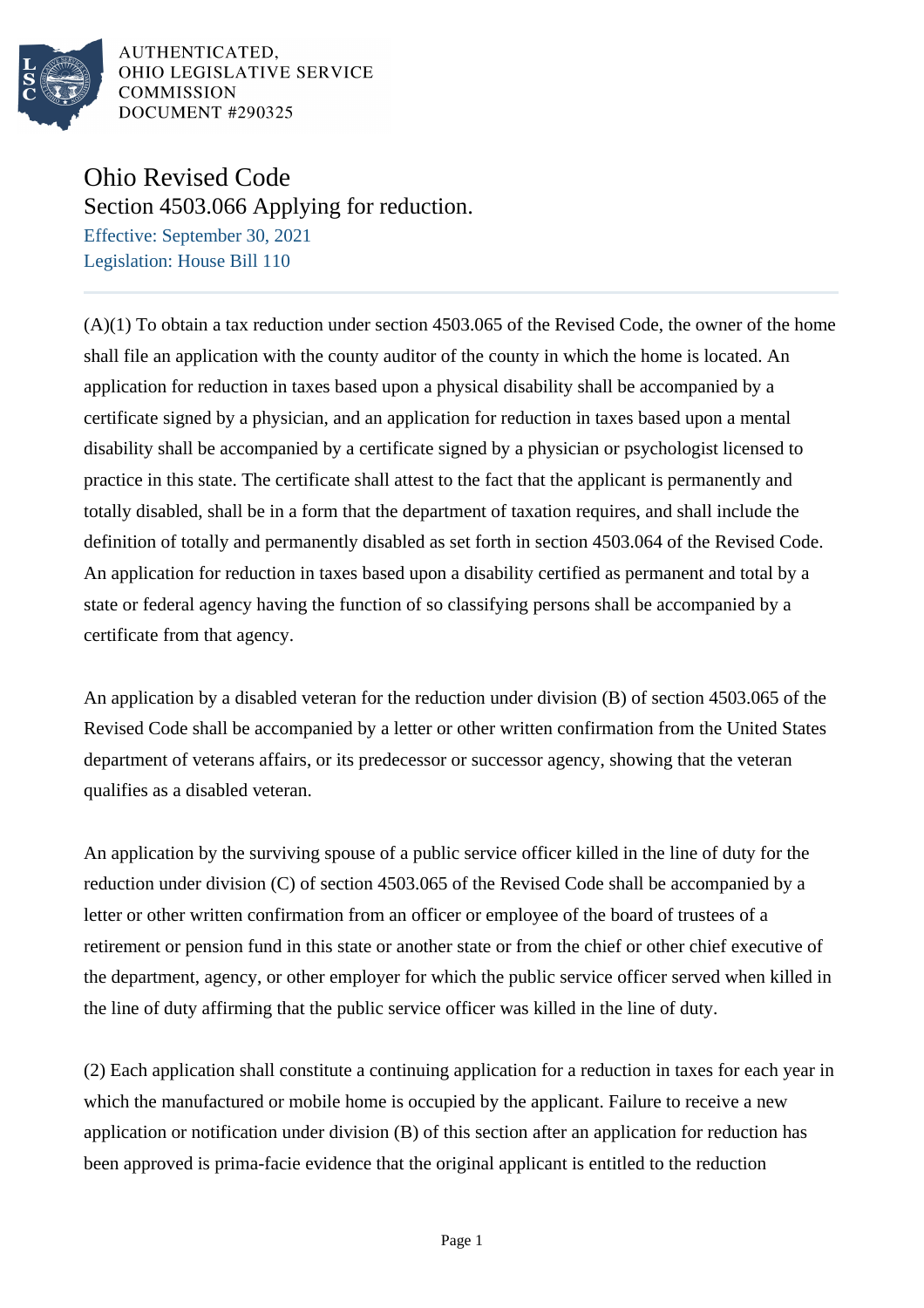

calculated on the basis of the information contained in the original application. The original application and any subsequent application shall be in the form of a signed statement and shall be filed on or before the thirty-first day of December of the year preceding the year for which the reduction is sought. The statement shall be on a form, devised and supplied by the tax commissioner, that shall require no more information than is necessary to establish the applicant's eligibility for the reduction in taxes and the amount of the reduction to which the applicant is entitled. The form shall contain a statement that signing such application constitutes a delegation of authority by the applicant to the tax commissioner or the county auditor, individually or in consultation with each other, to examine any tax or financial records that relate to the income of the applicant as stated on the application for the purpose of determining eligibility under, or possible violation of, division (C) or (D) of this section. The form also shall contain a statement that conviction of willfully falsifying information to obtain a reduction in taxes or failing to comply with division (B) of this section shall result in the revocation of the right to the reduction for a period of three years.

(3) A late application for a reduction in taxes for the year preceding the year for which an original application is filed may be filed with an original application. If the auditor determines that the information contained in the late application is correct, the auditor shall determine both the amount of the reduction in taxes to which the applicant would have been entitled for the current tax year had the application been timely filed and approved in the preceding year, and the amount the taxes levied under section 4503.06 of the Revised Code for the current year would have been reduced as a result of the reduction. When an applicant is permanently and totally disabled on the first day of January of the year in which the applicant files a late application, the auditor, in making the determination of the amounts of the reduction in taxes under division (A)(3) of this section, is not required to determine that the applicant was permanently and totally disabled on the first day of January of the preceding year.

The amount of the reduction in taxes pursuant to a late application shall be treated as an overpayment of taxes by the applicant. The auditor shall credit the amount of the overpayment against the amount of the taxes or penalties then due from the applicant, and, at the next succeeding settlement, the amount of the credit shall be deducted from the amount of any taxes or penalties distributable to the county or any taxing unit in the county that has received the benefit of the taxes or penalties previously overpaid, in proportion to the benefits previously received. If, after the credit has been made, there remains a balance of the overpayment, or if there are no taxes or penalties due from the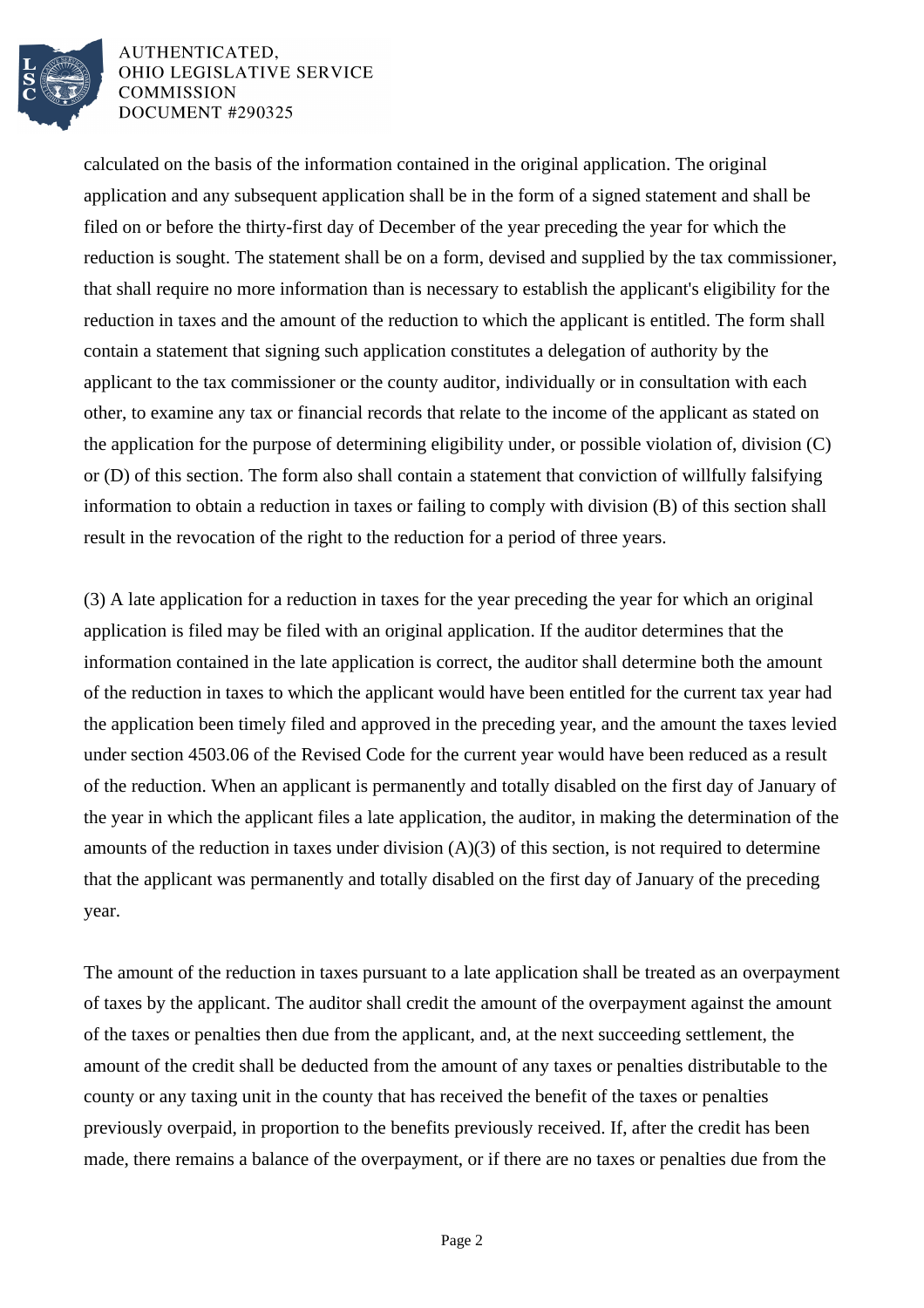

applicant, the auditor shall refund that balance to the applicant by a warrant drawn on the county treasurer in favor of the applicant. The treasurer shall pay the warrant from the general fund of the county. If there is insufficient money in the general fund to make the payment, the treasurer shall pay the warrant out of any undivided manufactured or mobile home taxes subsequently received by the treasurer for distribution to the county or taxing district in the county that received the benefit of the overpaid taxes, in proportion to the benefits previously received, and the amount paid from the undivided funds shall be deducted from the money otherwise distributable to the county or taxing district in the county at the next or any succeeding distribution. At the next or any succeeding distribution after making the refund, the treasurer shall reimburse the general fund for any payment made from that fund by deducting the amount of that payment from the money distributable to the county or other taxing unit in the county that has received the benefit of the taxes, in proportion to the benefits previously received. On the second Monday in September of each year, the county auditor shall certify the total amount of the reductions in taxes made in the current year under division (A)(3) of this section to the tax commissioner who shall treat that amount as a reduction in taxes for the current tax year and shall make reimbursement to the county of that amount in the manner prescribed in section 4503.068 of the Revised Code, from moneys appropriated for that purpose.

(B)(1) If in any year for which an application for reduction in taxes has been approved the owner no longer qualifies for the reduction, the owner shall notify the county auditor that the owner is not qualified for a reduction in taxes.

(2) If the county auditor or county treasurer discovers that an owner not entitled to the reduction in manufactured home taxes under section 4503.065 of the Revised Code failed to notify the county auditor as required by division (B)(1) of this section, a charge shall be imposed against the manufactured or mobile home in the amount by which taxes were reduced under that section for each tax year the county auditor ascertains that the manufactured or mobile home was not entitled to the reduction and was owned by the current owner. Interest shall accrue in the manner prescribed by division (G)(2) of section 4503.06 of the Revised Code on the amount by which taxes were reduced for each such tax year as if the reduction became delinquent taxes at the close of the last day the second installment of taxes for that tax year could be paid without penalty. The county auditor shall notify the owner, by ordinary mail, of the charge, of the owner's right to appeal the charge, and of the manner in which the owner may appeal. The owner may appeal the imposition of the charge and